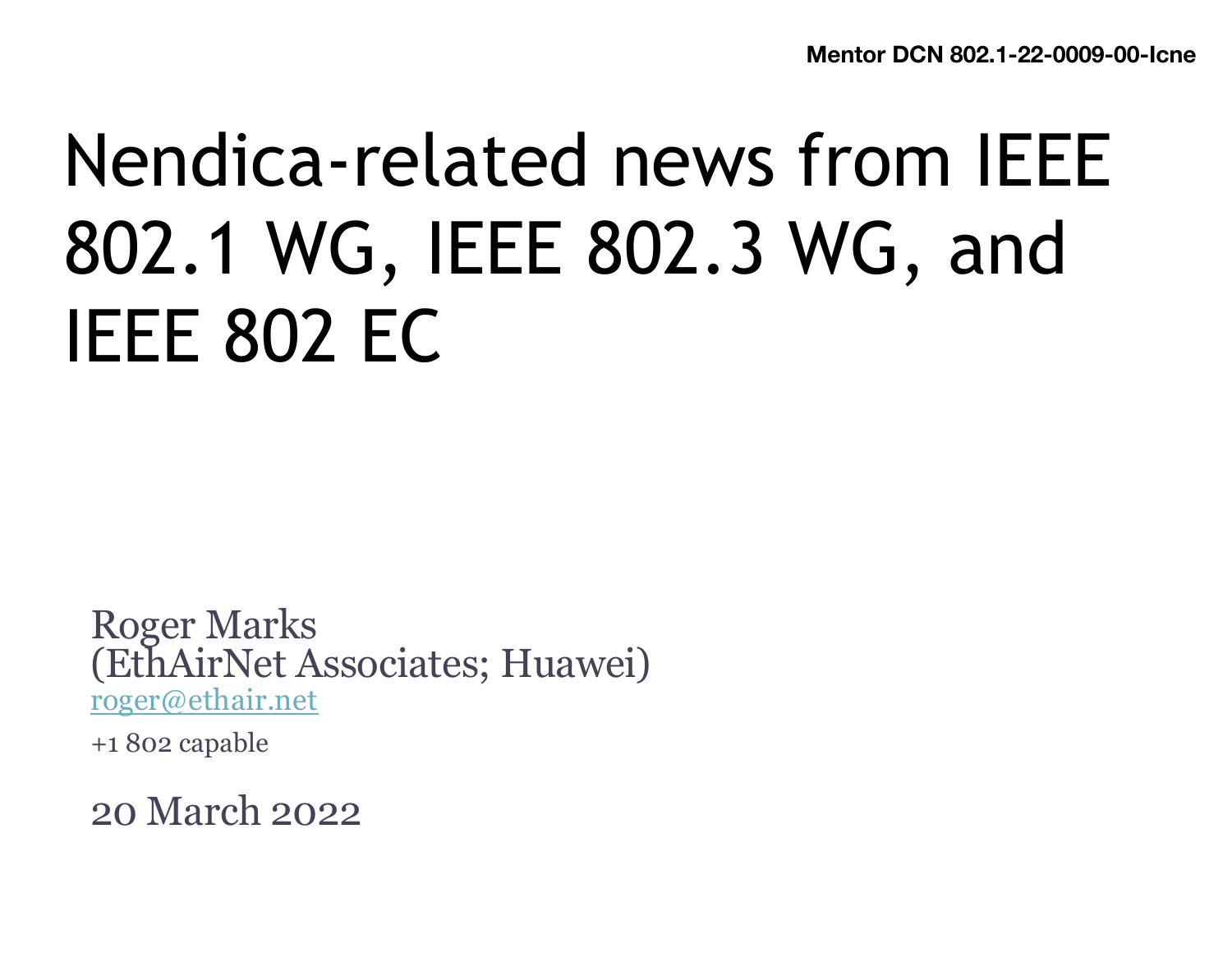### 802.1 WG Motions – meetings

- *802.1 authorizes Nendica to hold weekly electronic meetings each Thursday 09:00-11:00 ET starting March 24, 2022.*
	- *Agenda to be announced subject to notice of at least 5 calendar days at the 802.1 Minutes email list.*
	- *Access and agenda information are provided on the calendar a[t https://1.ieee802.org/802-nendica/](https://1.ieee802.org/802-nendica/).*
- *802.1 authorizes Nendica to hold additional meetings as announced at least 10 days in advance.*
	- *Dates, times and agenda to be announced subject to notice of at least 10 days to th[e 802.1 Minutes email lis](https://listserv.ieee.org/cgi-bin/wa?A0=STDS-802-1-MINUTES)t.*
	- *Access and agenda information are provided on the calendar a[t https://1.ieee802.org/802-nendica/](https://1.ieee802.org/802-nendica/) .*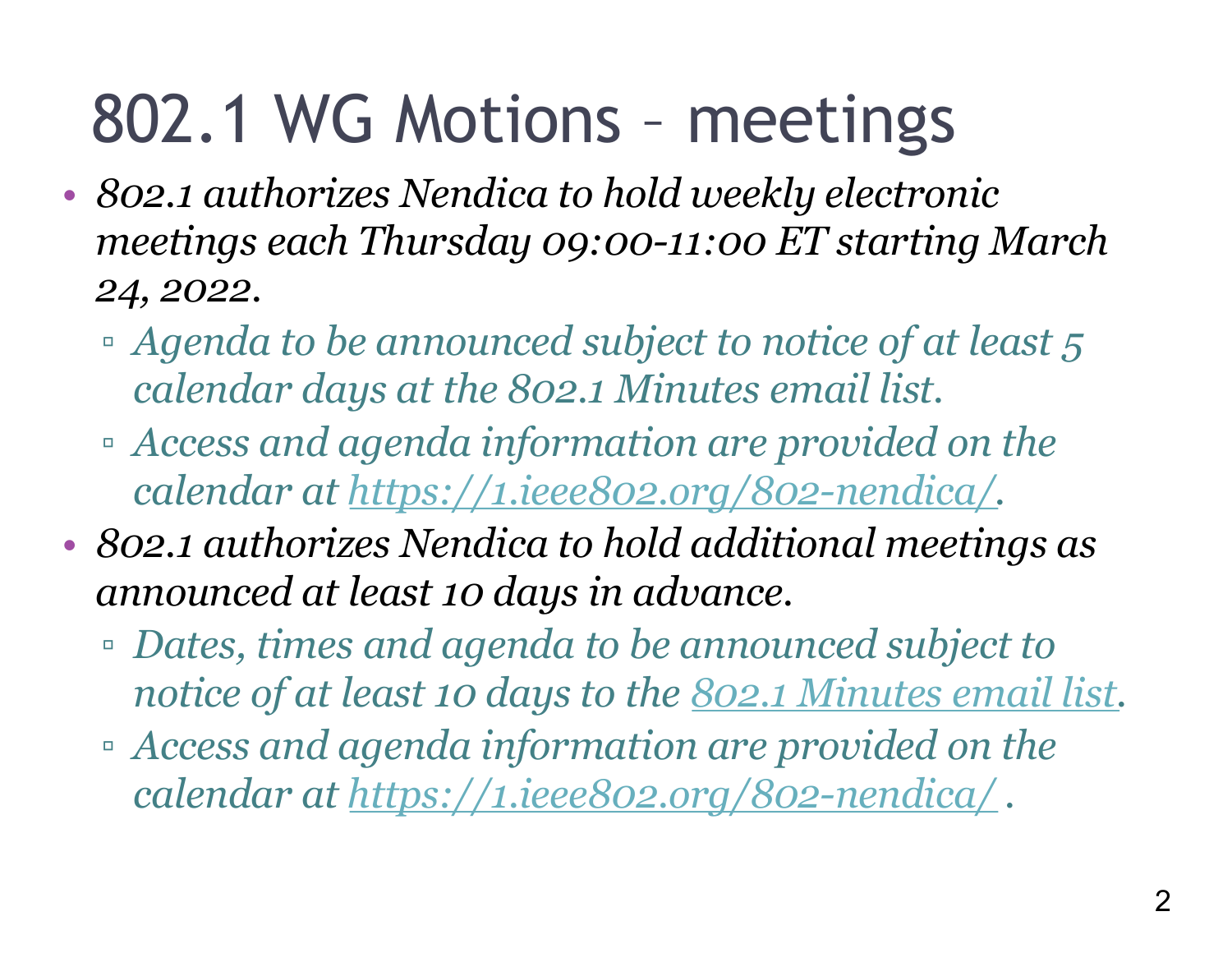#### P802-Rev PAR

#### • 802.1 WG Motion 2022-03-15:

- *Approve forwarding P802-Rev PAR documentation in [https://www.ieee802.org/1/files/public/docs2022/8](https://www.ieee802.org/1/files/public/docs2022/802-rev-PAR-0322-v03.pdf) 02-rev-PAR-0322-v03.pdf to NesCom*
- 802 EC Motion 2022-03-18
	- *Approve forwarding P802-Rev PAR documentation in [https://www.ieee802.org/1/files/public/docs2022/802](https://www.ieee802.org/1/files/public/docs2022/802-rev-PAR-0322-v03.pdf) rev-PAR-0322-v03.pdf to NesCom*
- Status:
	- On NesCom agenda, 2022-03-23
	- IEEE SA SB, 2022-03-24
	- Nendica work (within ELLA) on this topic is complete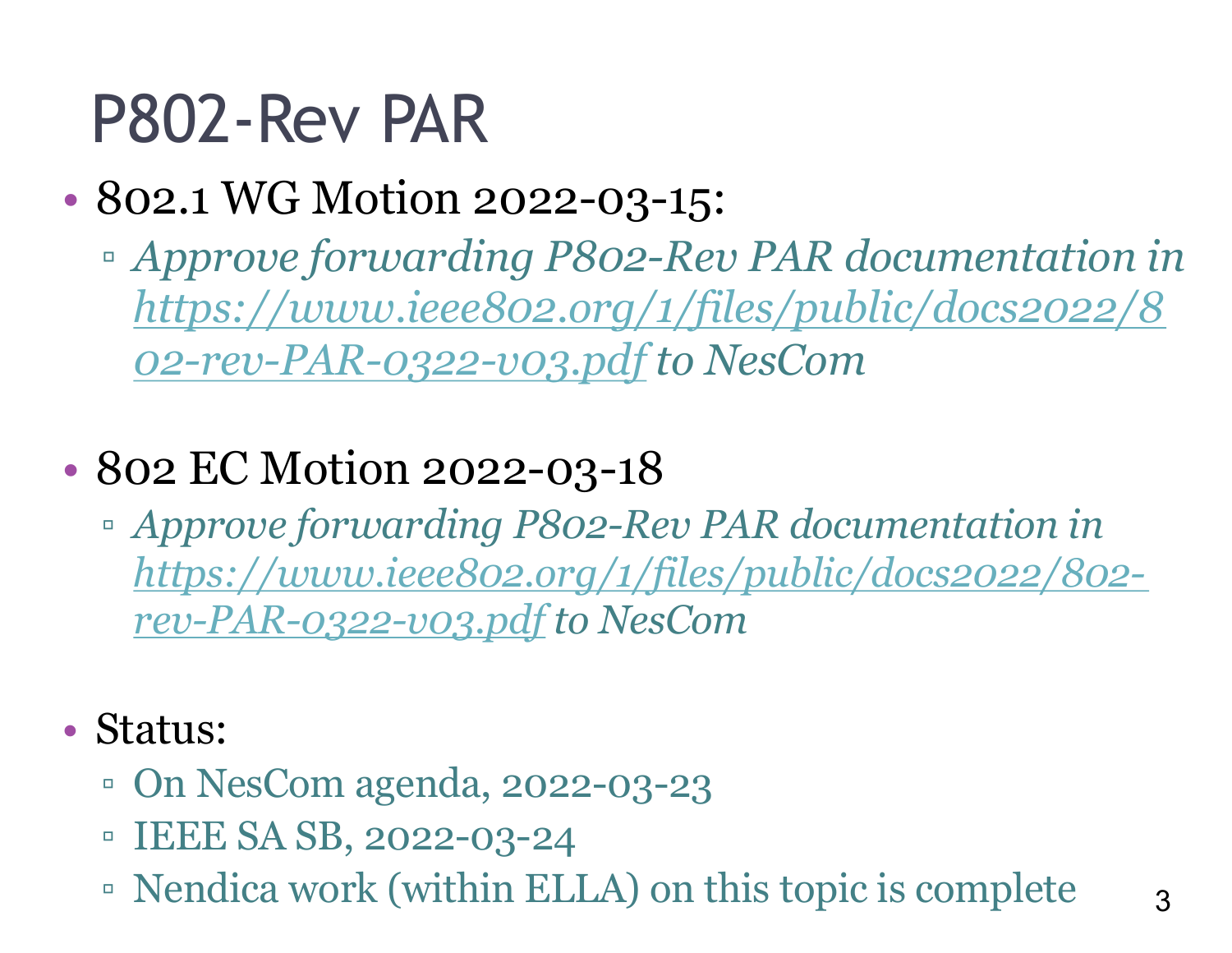### PAR to amend IEEE Std 802

- 802.1 WG Motion 2022-03-15 :
	- *802.1 authorizes pre-circulation to the July IEEE 802 Plenary Session of one or more PARs/CSDs to amend IEEE Std 802, as reviewed in the Maintenance Task Group, based on a Nendica report on the topic and considering information from the 802 Technical Plenary.*
		- As suggested by Nendica and agreed in Maintenance TG
	- Nendica should aim to complete the ELLA report before the May interim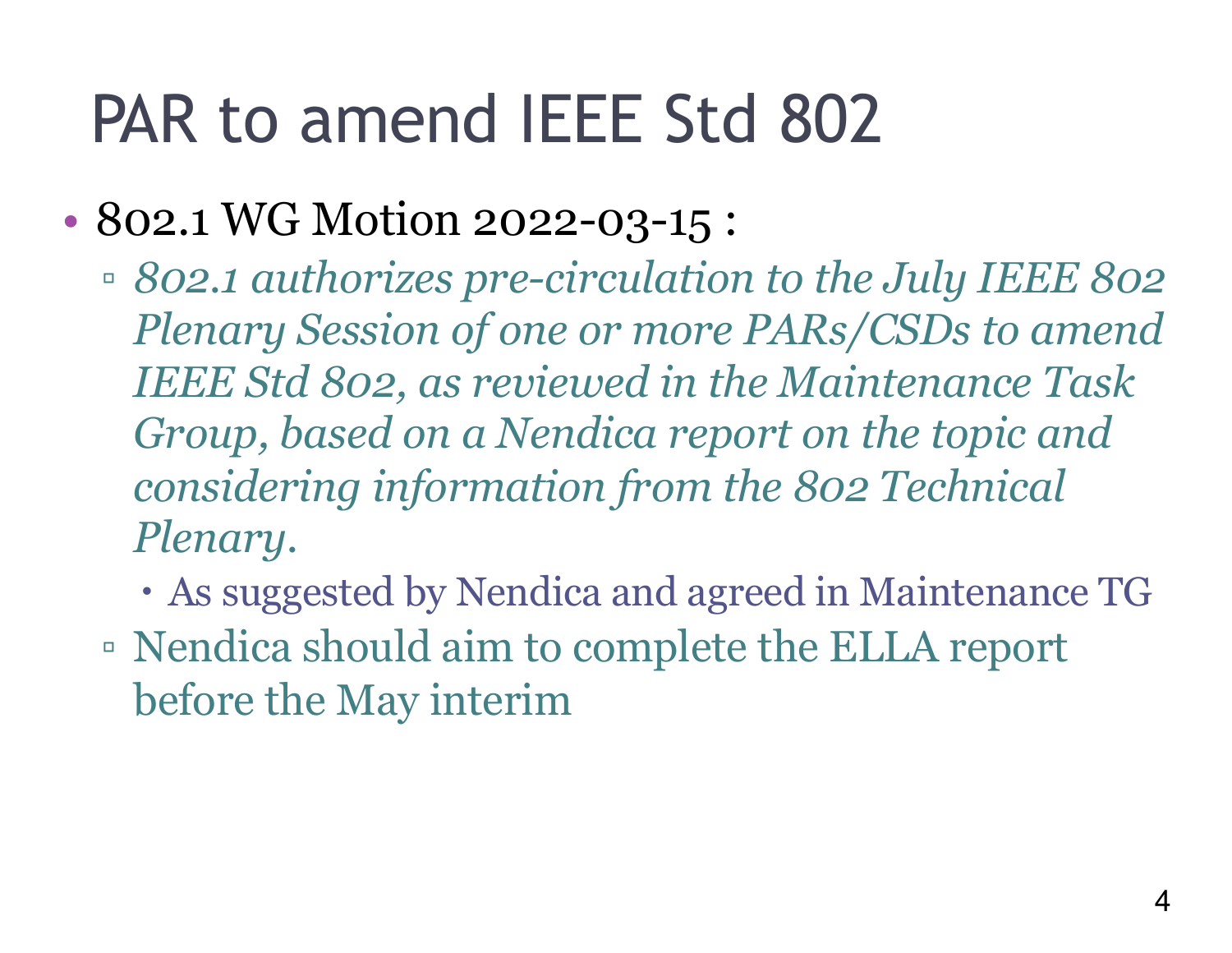## Prior Vetting Topics - followup

- Priority-based Flow Control Enhancements
	- 802 EC approved (2022-03-18) forwarding P802.1Qdt PAR to NesCom
- Source Flow Control
	- (2022-03-18) *802.1 authorizes the TSN TG to generate PAR and CSD at the May 2022 interim session for precirculation to the EC for an amendment to IEEE Std 802.1Q to specify mechanisms for Source Flow Control.*

#### • Cyclic Queuing

▫ (2022-03-18) *802.1 authorizes the TSN TG to generate PAR and CSD at the May 2022 interim session for precirculation to the EC for an amendment to IEEE Std 802.1Q to specify Enhancements to Cyclic Queuing and Forwarding.*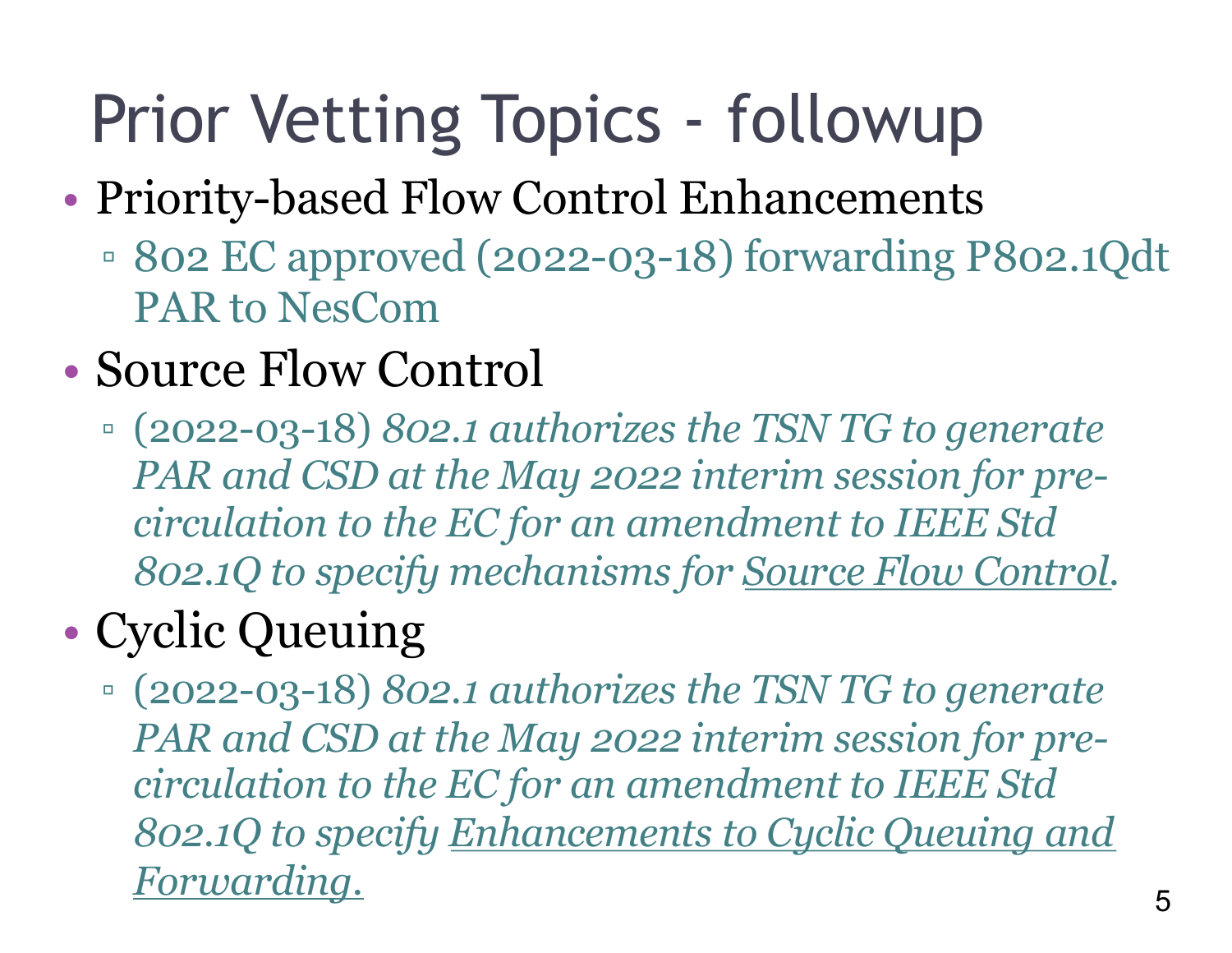## Cut-through forwarding (CTF) 1/2

• 802.1 WG received comments (mainly from 802.3) on draft P802.1DU PAR

▫ decided not to submit to 802 EC

- 802.1 WG Motions:
	- *Authorize the 802.1 WG to hold joint meetings with the 802.3 WG to discuss cut-through forwarding.*
	- *802.1 authorizes the 802.1 WG chair to present status of P802.1DU to the 802.3 WG and request joint meetings to continue discussion.*
	- *802.1 authorizes the TSN TG to generate PAR and CSD for pre-circulation to the EC for the July 2022 plenary session for an IEEE 802.1 standard on Cut-Through Forwarding.*